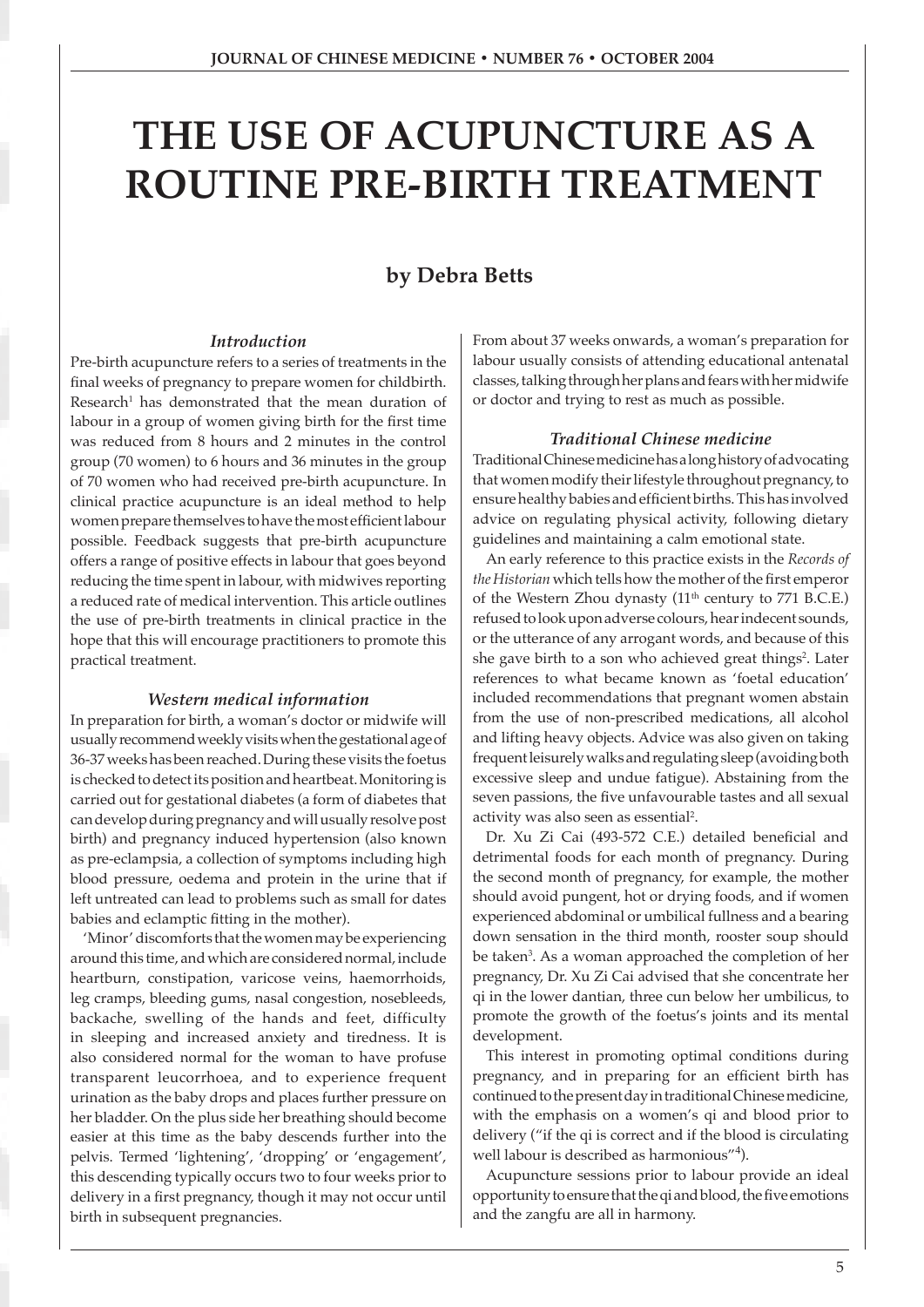# *Clinical practice*

Acupuncture can be used in two main ways in the later stages of pregnancy. Firstly, specific pre-birth treatments, in the form of a standard set of points, can help prepare a woman's body for birth, with an emphasis on preparing the cervix and pelvis for labour. Secondly, treatment can be given to deal with medical conditions such as pregnancy induced hypertension, and symptoms such as heartburn and haemorrhoids.

Using a standard set of acupuncture points once a week for three weeks prior to the woman's due date is an accepted practice in German hospitals where acupuncture is practised. Midwives who have trained in a special acupuncture course use Yanglingquan GB-34, Zusanli ST-36 and Sanyinjiao SP-6, with Zhiyin BL-67 as an added point on the woman's third visit.

*Traditional Chinese medicine has a long history of advocating that women modify their lifestyle throughout pregnancy, to ensure healthy babies and efficient births.*

Other formulas used elsewhere for this purpose are i. Zusanli ST-36, Yanglingquan GB-34, Sanyinjiao SP-6 and Shenmai BL-625 , and ii. Zusanli ST-36, Yanglingquan GB-34, Shenmai BL-62 and Jiaoxin KID-8<sup>6</sup>.

For many years my use of pre-birth treatments in clinical practice involved women who had experienced problems with a previous birth, and were seeking to make their subsequent delivery as natural as possible. While my own follow-up of these women's resulting birth experiences was positive (with the majority reporting an efficient labour), I remained reluctant to promote the general use of pre-birth treatments. My concern was that women seeking acupuncture had prepared for their birth in many other ways, for example finding supportive midwives, practising yoga for pregnancy and taking homoeopathic medicines, and I was unsure how to accurately measure the effects of pre-birth treatment against these. However, after running an acupuncture course for midwives in I997, I received feedback suggesting that pre-birth treatment was more than just a useful support to reassure concerned women. The midwives suggested it should be offered to all birthing women, reporting that it consistently increased the chances of women experiencing a natural efficient labour. They commented that the time women spent in active labour was notably shorter than in those that did not receive treatment, and felt that the effect of introducing pre-birth acupuncture as part of midwifery care had contributed to reduced intervention rates, including medical inductions and caesarean sections.

#### *Point prescription*

Treatment was given by midwives once a week, from 37 or 38 weeks until delivery. The acupuncture points used were taken from research<sup>1</sup> concluding that the use of the acupuncture points Zusanli ST-36, Yanglingquan GB-34, Shenmai BL-62 and Sanyinjiao SP-6 once a week for several weeks prior to a woman's due date effectively reduced the time women spent in labour.

All points were needled bilaterally, with the woman sitting over a chair, or unilaterally, with the woman lying comfortably on her side. They were used with an even needling technique and usually retained for 20 minutes.

Jiaoxin KID-8 could be substituted for Sanyinjiao SP-6 if the midwife was concerned about using Sanyinjiao SP-6 (see below).

If the baby's position was not optimal (that is posterior or remaining high) Kunlun BL-60 or Zhiyin BL-67 was substituted for Shenmai BL-62 by some midwives.

I was initially concerned that although Sanyinjiao SP-6 was used in the above research, it might potentially have the effect of promoting a premature labour or a labour that was excessively rapid in certain women. It must be noted that although women may be under the impression that the faster labour is, the better they will feel about the experience, this is not necessarily true. Extremely intense rapid labours (for example three hours from start to finish in a woman having her first baby) can be very shocking for the mother, so much so that women often describe feelings of panic and thoughts that they were about to die. These extreme labours can also contribute to acute medical problems such as foetal distress and postpartum haemorrhage. There is therefore a vast difference between a labour that is short and efficient, and a rapid uncontrolled labour, potentially resulting in medical problems.

For this reason, midwives were advised to follow the guidelines I use in clinical practice when a woman presents with a labour history that includes a previous rapid birth or premature labour, which is to substitute Jiaoxin KID-8 for Sanyinjiao SP-6, to give a reduced number of pre-birth treatments to the woman, or to omit the use of Sanyinjiao SP-6 from the pre-birth treatment.

However, in treating women without a history of a previous rapid or premature labour where Sanyinjiao SP-6 is routinely used, no untoward effects have been noted. Midwives report that the use of Sanyinjiao SP-6 noticeably helps the cervix soften and dilate prior to labour commencing, a desirable outcome and one that is a positive indicator for an efficient labour.

Midwives also commented that they had observed a trend in women who received pre-birth treatment to either go into spontaneous labour around their due dates, or, if an induction was required, to respond well to acupuncture treatment for induction and progress efficiently to a natural birth.

This confirms my own clinical observation of a noticeable reduction in the number of women seeking induction treatments since I began offering pre-birth treatments.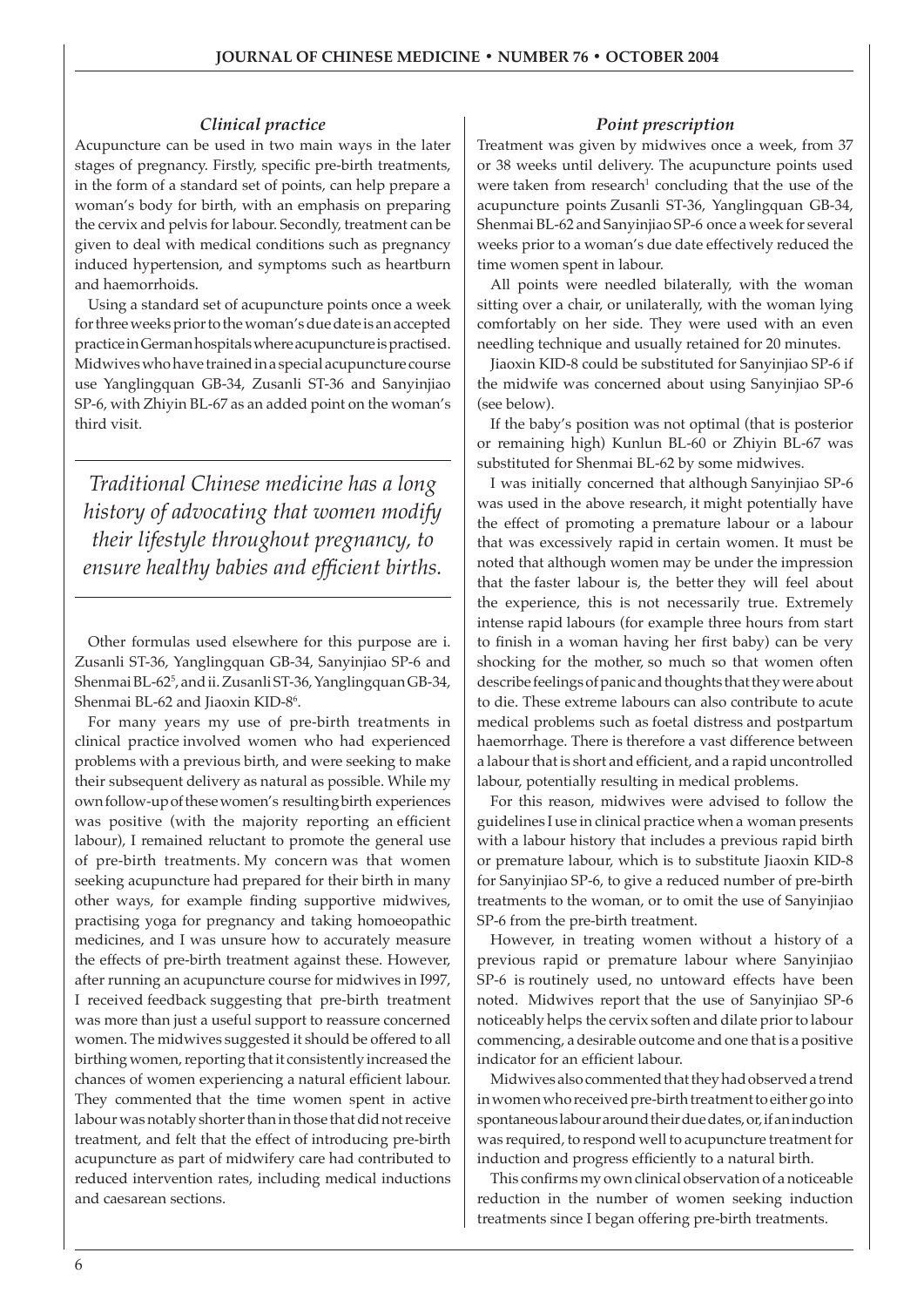# *Point discussion*

• Zusanli ST-36, needled perpendicularly 1 to 1.5 cun, Used as a pre-birth point, due to its qi tonifying and blood nourishing properties.

• Yanglingquan GB-34, needled with a perpendicular or slightly oblique posterior insertion 1 to 1.5 cun. Used as a pre-birth point to help relax and soften the ligaments prior to labour.

• Sanyinjiao SP-6, needled with a perpendicular or oblique proximal insertion 1 to 1.5 cun. Used as a pre-birth point to aid in cervical dilatation.

• Jiaoxin KID-8, needled perpendicularly 0.5 to 1 cun. Used as part of a formula for pre-birth together with Zusanli ST-36, Yanglingquan GB-34 and Shenmai BL-62, possibly due to its ability to regulate the Conception (Ren) and Penetrating (Chong) vessels and assist the uterus.

• Shenmai BL-62, needled with an oblique inferior insertion 0.3 to 0.5 cun. Used as part of a formula for pre-birth treatment together with Zusanli ST-36, Yanglingquan GB-34 and Jiaoxin KID-8, possibly due to its influences over the lumbar region and hip.

• Kunlun BL-60, needled perpendicularly 0.5 to 1 cun or directed superiorly to join with Taixi KID-3, 1.5 to 2 cun. Used as a pre-birth point due to its descending action.

• Zhiyin BL-67, needled with a perpendicular or oblique insertion directed proximally 0.1 to 0.2 cun. Used as a prebirth point for its action in promoting the optimal position of the baby for birth.

As pre-birth treatments offer the advantage of seeing a woman regularly for several weeks prior to labour, points can be carefully added to the standard treatment to deal with presenting problems such as pregnancy induced hypertension, insomnia, heartburn or posterior positioned babies. Help can also be offered for emotional problems such as frustration over a unwanted mother-in-law or friend that wants to be present for the birth, or fear and anxiety that this birth will follow the pattern of a previous birth (or a friend's birth), for example a 36-hour labour ending with an emergency caesarean section.

Care should be taken, however, not to scatter the woman's energy, and thus the number of points used should be kept to a minimum.

This is also an excellent time to advise on the benefits of preventive rest, explaining the traditional Chinese ideas on regulating physical activity and trying to maintain emotional balance to ensure that she enters birth in the best possible energetic state.

I have also found these pre-birth visits provide an ideal opportunity to discuss the use of acupressure points in labour for pain relief<sup>7</sup>, and the role Chinese medicine can play in postnatal recovery.

### *Patient advice*

The traditional Chinese medicine view is that a healthy pregnancy depends on adequate rest, a suitable diet and emotional well being. This provides a welcome alternative middle ground to the two prevalent approaches found in modern western culture: that pregnancy is a medical problem that medicine should control, on the one hand, and that pregnancy is something that no healthy woman should let change her daily life, on the other.

The often-subtle pressure to be a "super pregnant mum" comes from a perception (from the woman herself or from those surrounding her), that all any woman really requires for a "healthy" pregnancy is a few antenatal visits. In contrast, the advice from the Chinese classic *Admonitions to Ladies*  states, "A pregnant woman carries with her the finest piece of jade. She should enjoy all things, look at fine pictures and be attended by handsome servants"<sup>8</sup>

While the advice concerning servants may today be somewhat impractical, this passage does convey a great respect for pregnancy

#### **Physical activity**

In terms of physical activity, it is important for a woman to find a form of gentle, stamina building exercise that suits her lifestyle. This should be invigorating but not exhausting. Suggestions include walking, swimming, Tai Chi or yoga classes designed for pregnancy. It is also just as important for women to be able to rest before becoming exhausted. In the latter stages of pregnancy it is suggested that a woman creates a "down time" during the day when she can just rest or have a sleep. Whatever a woman's experience of labour is going to be, it will not be enhanced by feelings of tiredness and exhaustion.

#### **Diet**

Dietary recommendations include avoiding spicy, pungent and greasy foods. I often find there is a problem with excessive mucus production in the later stages of pregnancy, as women tend to increase their consumption of damp producing foods (for example dairy products, rich meats, bananas and concentrated juices, especially orange and tomato) in the belief that these are healthy and that they need the extra calcium or iron these foods provide.

#### **Emotions**

While women may not want to go to the extent of avoiding all of the "seven passions" (which includes avoiding sex until after the birth), it is useful to ask women to pay attention to activities that upset them, instead of dismissing these feelings as "just hormonal". It might be helpful to avoid watching disturbing films, reading sad books, or listening to negative news reports and instead where possible concentrate on more positive events.

# *Clinical experience from midwive's practice*

# **One**

One aspect of the acupuncture course for midwives that has been particularly useful in my practice is the use of pre-birth treatments. I believe that this has made an impact